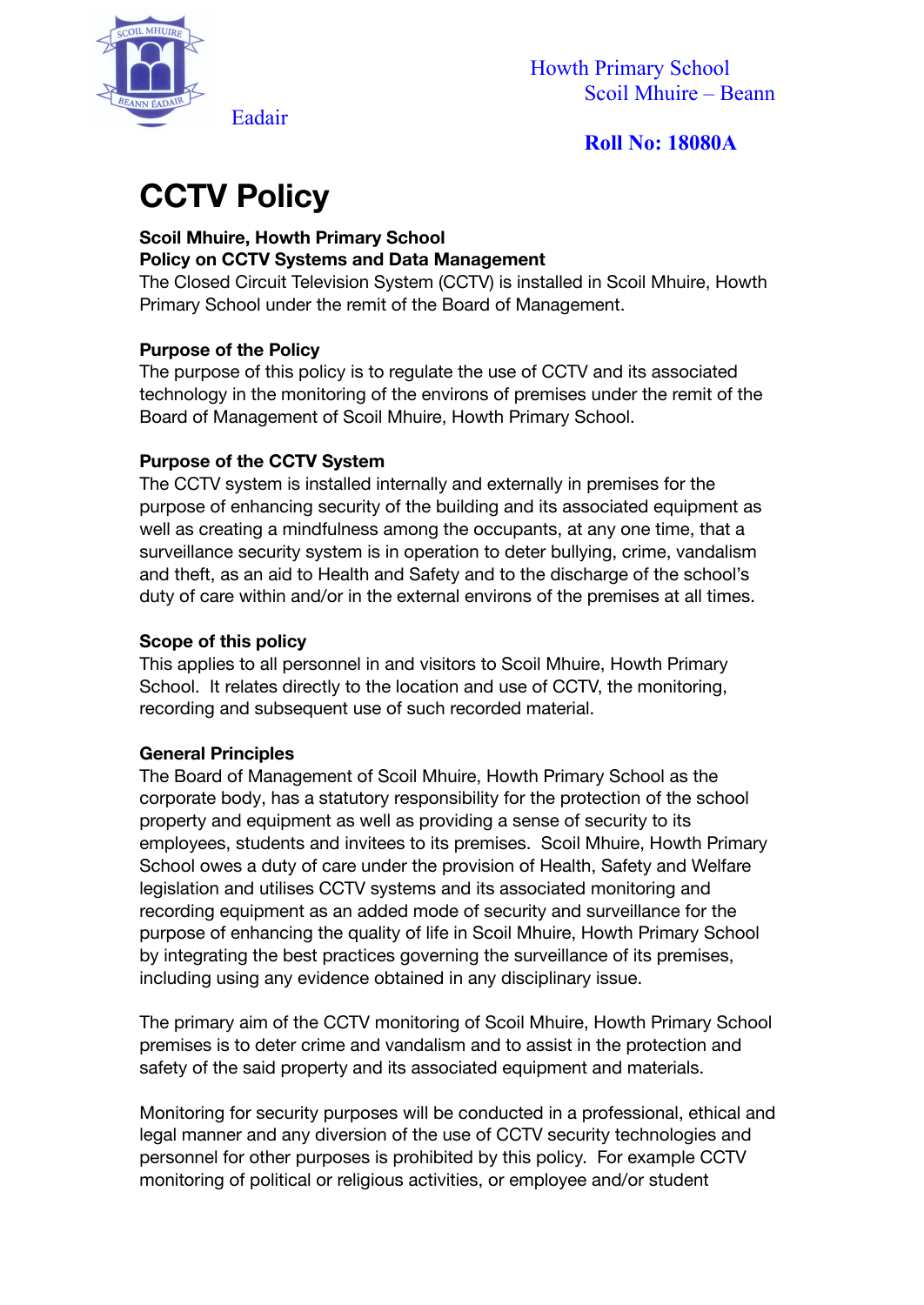

evaluations would undermine the acceptability of the resources for use regarding critical safety and security objectives and is therefore prohibited by this policy.

Information obtained through video monitoring may only be released when authorised by the Principal, following consultation with the Chairperson of The Board of Management.

CCTV monitoring of public areas, for security purposes, will be conducted in a manner consistent with all existing policies adopted by the Board of Management including the provisions set down in Equality and other Education related legislation.

The industry code of practice for video monitoring prohibits monitoring based on the classifications contained in Equality and other related legislation e.g. gender, marital status, family status, sexual orientation, religion, age, disability, race or membership of the Traveller community.

Video monitoring of public areas, for security purposes, within the said establishment, is limited to areas that do not violate the reasonable expectation to privacy as defined by law.

Data from the CCTV system will be accessed and used in accordance with Data Protection Regulations.

## **Cameras are located in the following areas:**

Internal

- Secretary's Office
- Principal's Office
- Main double door entrance facing the two doors
- Senior entrance facing the white doors
- Junior entrance facing the white doors

#### **External**

- On PE hall wall facing Senior entrance white door
- On school building facing PE hall single door
- On PE hall covering side of hall and entrance gate
- On rear of PE hall facing towards portacabins
- Exterior of classroom 14 facing along front of building, covering steps and yard up to where room 10 camera does not cover
- Exterior of room 10 covering steps and part of yard
- Exterior of classroom 15, facing towards field and covering back of room 15 and 16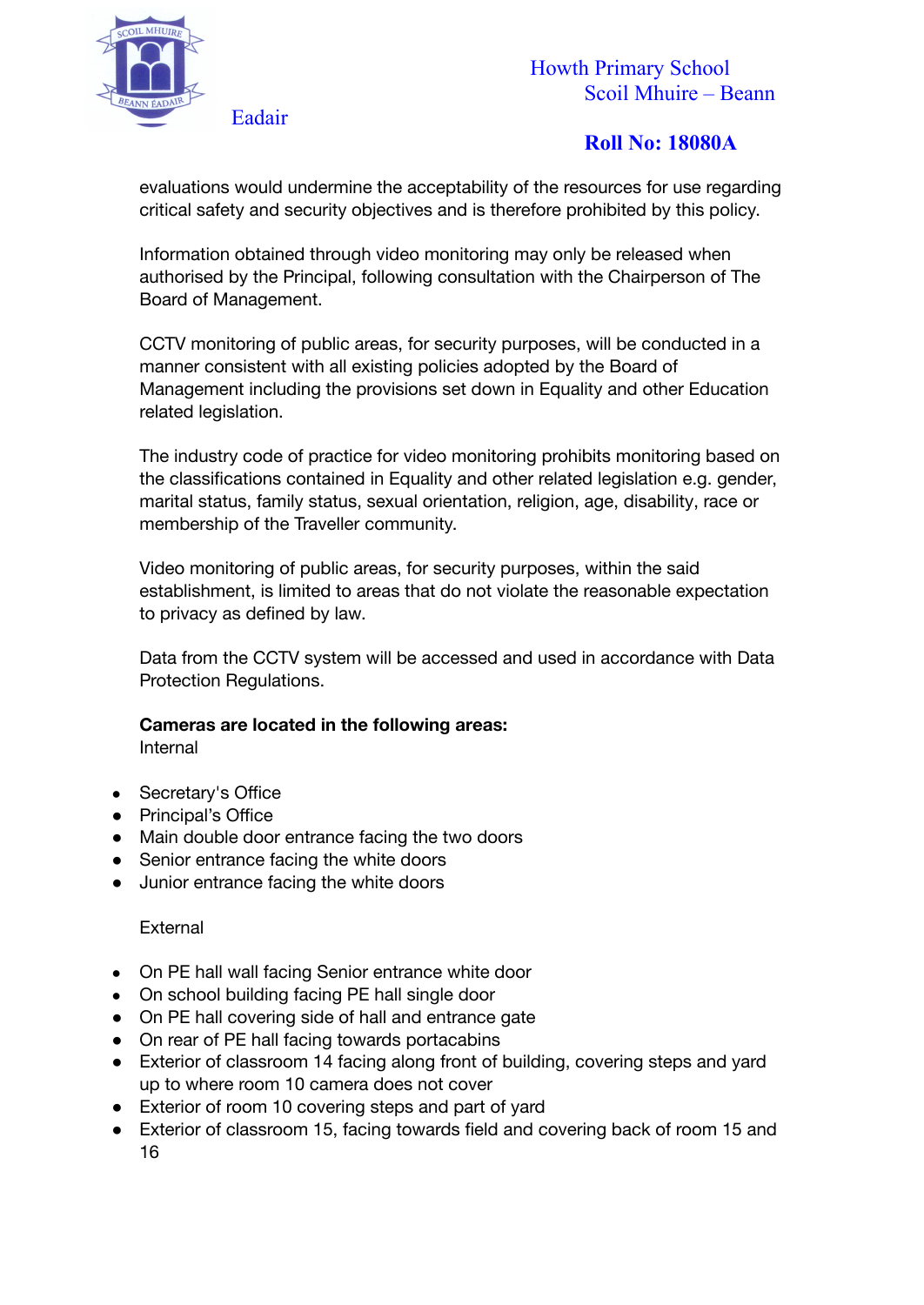

- Exterior of classroom 9, facing towards new building along the back of classrooms 9, 8, 7, 6 & 5
- Exterior of classroom 9, facing down the side of the multipurpose room
- Outside Junior entrance covering entrance
- 2 cameras on the south corner of new building, car park end
- 1 camera on east end of new building outside caretaker room
- 1 camera on north side of new building facing along the back of building towards rest of school
- 1 on north side of new building facing along back of new build towards end of new build
- 1 at junior door covering area towards big window on new build
- 2 on the side of old school (outside room 5);1 covering area at the back of new toilets and 1 covering the back of the new school.

Staff, students and parents/guardians will be informed of the location and purpose of the CCTV system as outlined above. The right to access images captured by CCTV cameras shall be in accordance with the Data Protection Acts of 1998 and 2003.

#### **Data Protection**

All personal data recorded and stored by the CCTV system is governed by the Data Protection Acts of 1998 and 2003. Under the Data Protection Acts a data controller is the individual or the legal person who controls and is responsible for the keeping and use of personal information in manual files or in a computerised form. The data controller in respect of images recorded and stored by the CCTV system in the school is the Principal on behalf of The Board of Management.

The personal data recorded and stored by the CCTV system will only be available to the data controller and will be used only for the purposes outlined on the signage. The CCTV system shall not be used to monitor staff performance.

Individuals whose images are recorded and stored by the CCTV system shall have the right to request and receive a copy of personal data processed by the system. Such requests shall be made in writing to the data controller and shall be complied with within a maximum of 40 days. Personal data recorded by the CCTV system shall be retained for a maximum of 45 days. Thereafter it will be deleted automatically.

The recorded footage and the monitoring equipment shall be securely stored in the office area. Unauthorised access to that office is not permitted at any time.

The following procedures shall be followed in the event that An Garda Síochána seeks to view or take a copy of CCTV footage from the school's CCTV systems: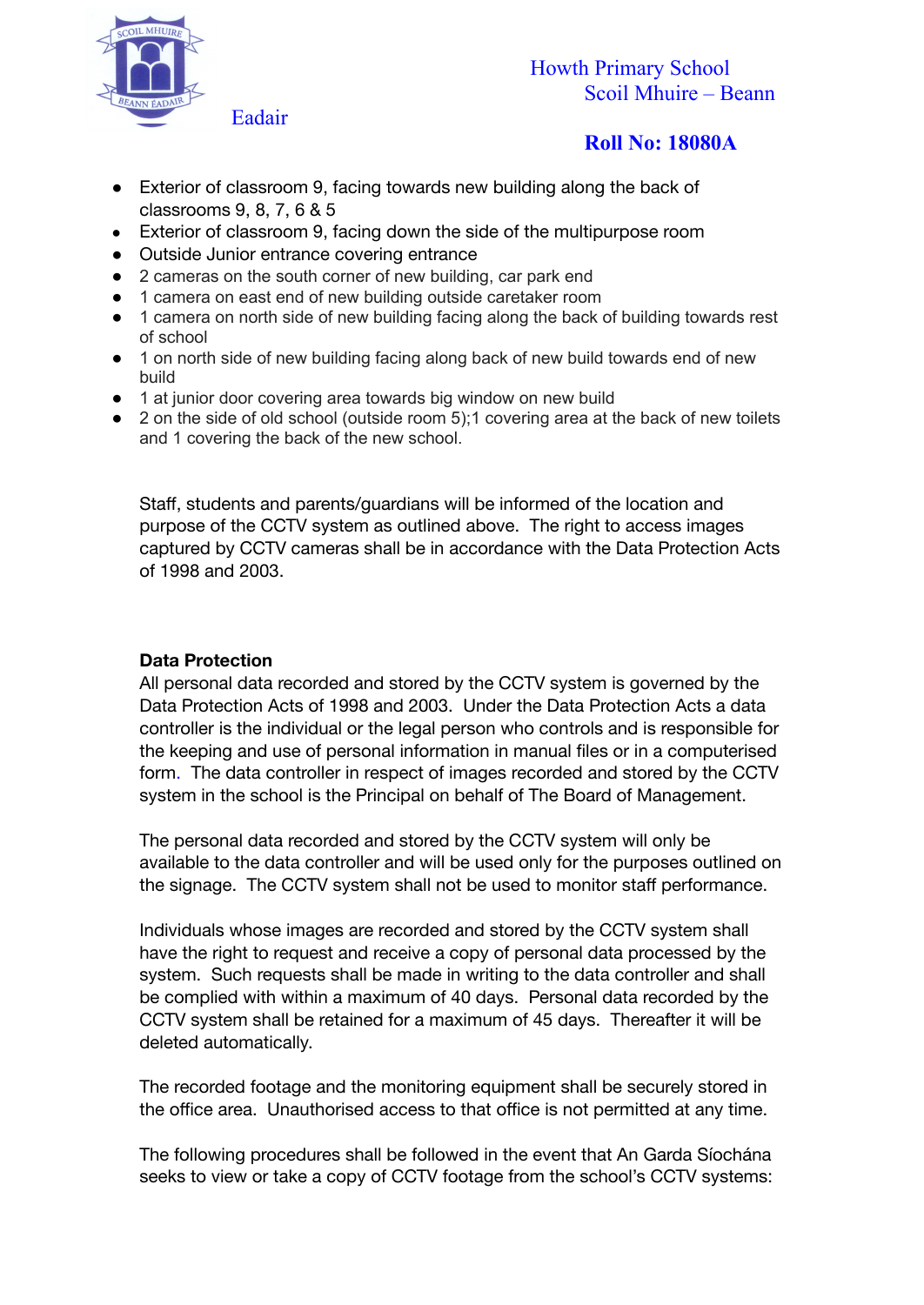

- 1. The data controller shall satisfy himself/herself that there is an investigation underway.
- 2. A request from An Garda Síochána must be made in writing on Garda headed notepaper.

All CCTV systems and associated equipment will be required to be compliant with this policy.

## **Responsibilities:**

The Board of Management will:

- Ensure that a policy is in place, compliant with relevant legislation, to govern the use of CCTV in the school.
- Ensure this policy is reviewed regularly by the Board of Management. The Principal will:
- Act as Data Controller on behalf of the Board of Management.
- Ensure that the use of the CCTV system is used in accordance with the policy set down by the Board of Management.
- Oversee and coordinate the use of CCTV monitoring for safety and security purposes within the school.
- Ensure that all CCTV monitoring systems are compliant with this policy.
- Be responsible for the release of any information or material in compliance with this policy.
- Maintain a record of the release of any material recorded or stored on this system.
- Provide a list of the CCTV cameras, their locations and the associated monitoring equipment and the capabilities of such equipment to the Board of Management for formal approval.
- Approve the location of temporary cameras to be used during special events that have particular security requirements and ensure their withdrawal following such events.
- Ensure that all areas being monitored are not in breach of a reasonable expectation of the privacy of individuals within the school.
- Advise the Board of Management to ensure that adequate signage, at appropriate and prominent locations, is displayed.
- Ensure that external cameras are not intrusive in terms of their positions and views of residential housing and comply with the principle of "reasonable expectation of privacy".